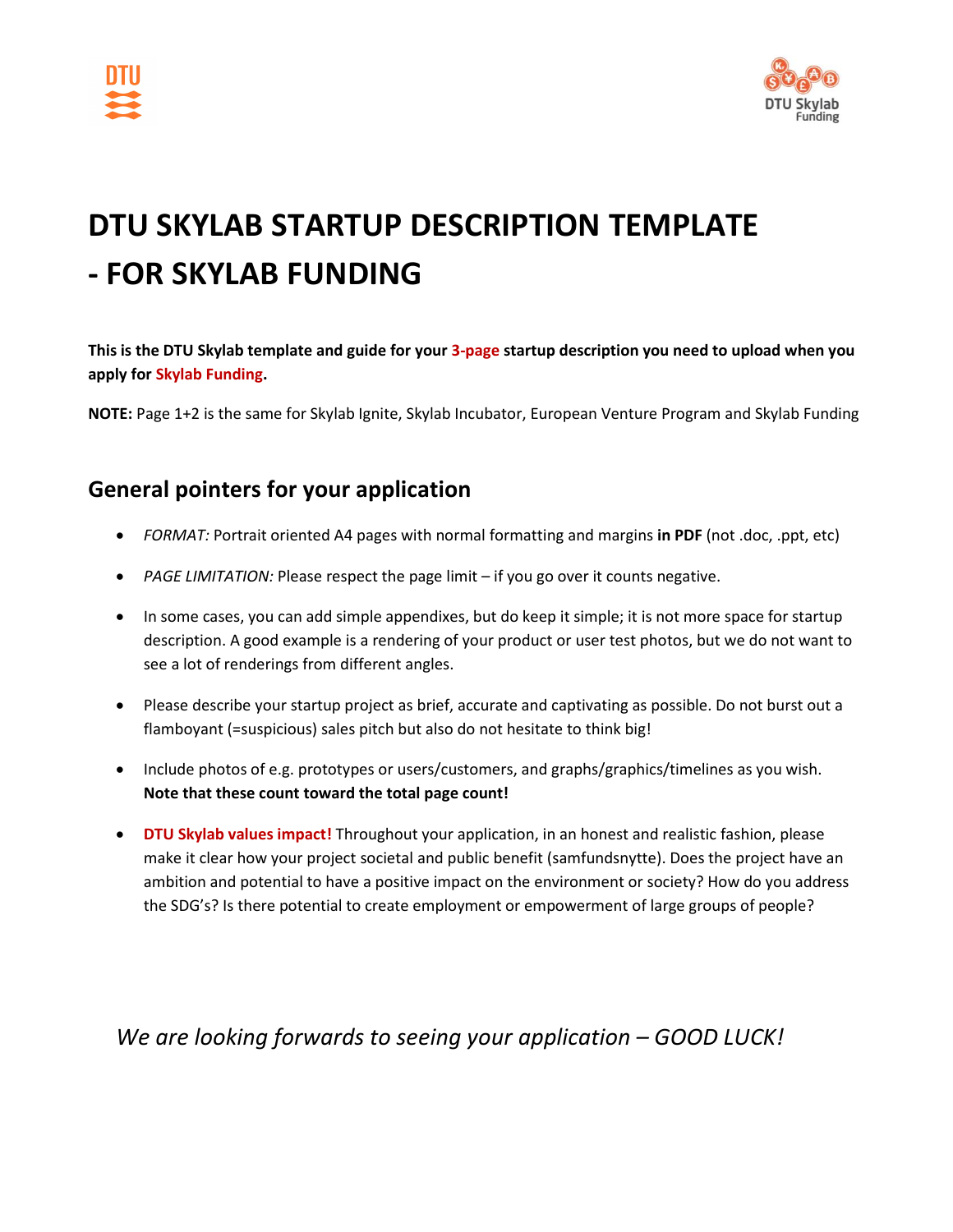



### **PAGE 1+2: Startup Description**

(or Executive Summary)

We encourage you to address the following steps a-f. The order suggested here has a good flow but feel free to arrange it like you want.

#### **Content – what you need to describe**

#### **a. Business I+dea**

- Vision what do you want to achieve of impact now and in the future?
- A description of your customers and other stakeholders and the problem they have
- Your solution (your product or service, not too technical or detailed) how does it work?
- Value Proposition what is the value you create for your customers, why do they buy your product or service? Try to be specific and concrete – quantify if possible (10x.
- Business model, how you make money

#### b. **Market & Competition**

- Back-of-the-envelope and bottom up Total Addressable Market (TAM) calculation (formula: #customers who could potentially buy X price per sale)
- Competition, who are your competitors and how do you differ and beat them?

#### c. **Traction**

- Accomplishments like sales, LOI's, partnerships, investments, tested prototypes (PoC), surveys, awards, patents/IP, competitions, press etc.
- Is it evident that the world want and believe in your business, value prop and team?

#### **d. Roadmap**

- Your rough development plan, with major milestones and goals, the next 2-6-12 months? Needs to include more than just the product development and technology, but also the business side.
- **e. Team** (we encourage diverse teams regarding competencies, gender, etc)
	- Who is on your team and why are they important? (competencies, experience, network) What is the role of the team members?
	- What is your plan to develop and expand your team? What profiles are the next to bed added?
	- Do you have key advisors or even an advisory board?
	- Why can you make this project happen and succeed?